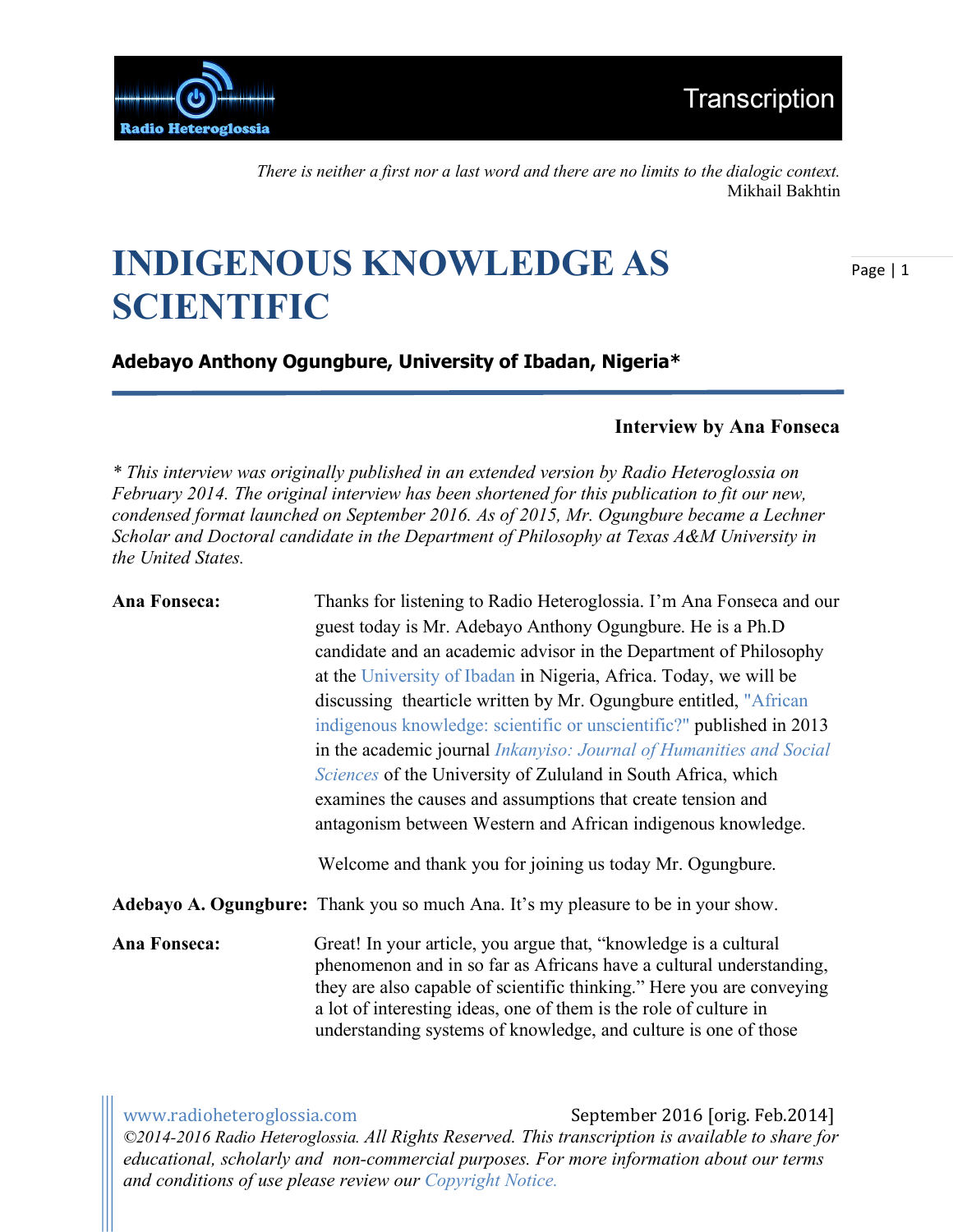



terms that have different meanings for different peoples. I would like to know what is your understanding of culture and in what sense is that you see this dynamic interaction between culture, or cultures, and the production of knowledge?

**Adebayo A. Ogungbure:** It is upon my understanding of culture as the totality of the body of knowledge produced within a society that I argue that indigenous knowledge is also scientific because it is produced within a culture, just as the knowledge in Western science is also produced within a culture.

**Ana Fonseca:** Another point that called my attention in the above mentioned quotes was indeed your reference to scientific knowledge, and you are referring to it now as well in the context of explaining your definition of culture and the cultural basis of knowledge that you argue in your article. You seem to have a concern about dismissing indigenous African knowledge as non-scientific, and thus you argue that indigenous African knowledge is scientific in your article. So my questions in this regard are, what is your definition of indigenous knowledge and to what extent are you referring to it as scientific as well in order to challenge that dichotomy that exists between Western and indigenous forms of knowledge?

**Adebayo A. Ogungbure:** Good. Thank you so much for that question. Now what's my view of indigenous knowledge? I would define indigenous knowledge as the systematic body of knowledge acquired by local people through the accumulation of experiences and intimate understanding of the environment within a given culture. Now, in my paper, I am arguing that we can call indigenous knowledge scientific. Why? All forms of knowledge are produced within a culture. That's what I refer as the cultural basis of knowledge. So insofar as they are produced within a culture, we cannot opt for the standard, that ok, one standard is the standard of science which is in the Western world, so all forms of knowledge within native peoples those don't have elements of science. No, that argument is faulty. It is a false dichotomy. It's a false dichotomy based on the misunderstanding of the concept of science and culture. What is science? Science in a loose sense is the ability of the people to explore and exploit the resources of nature in order to make life more meaningful, in order to make human life meaningful. So, if we can explore the resources of nature, the environment to make life easy within native communities, within

www.radioheteroglossia.com September 2016 [orig. Feb.2014] *©2014-2016 Radio Heteroglossia. All Rights Reserved. This transcription is available to share for educational, scholarly and non-commercial purposes. For more information about our terms and conditions of use please review our Copyright Notice.*

Page | 2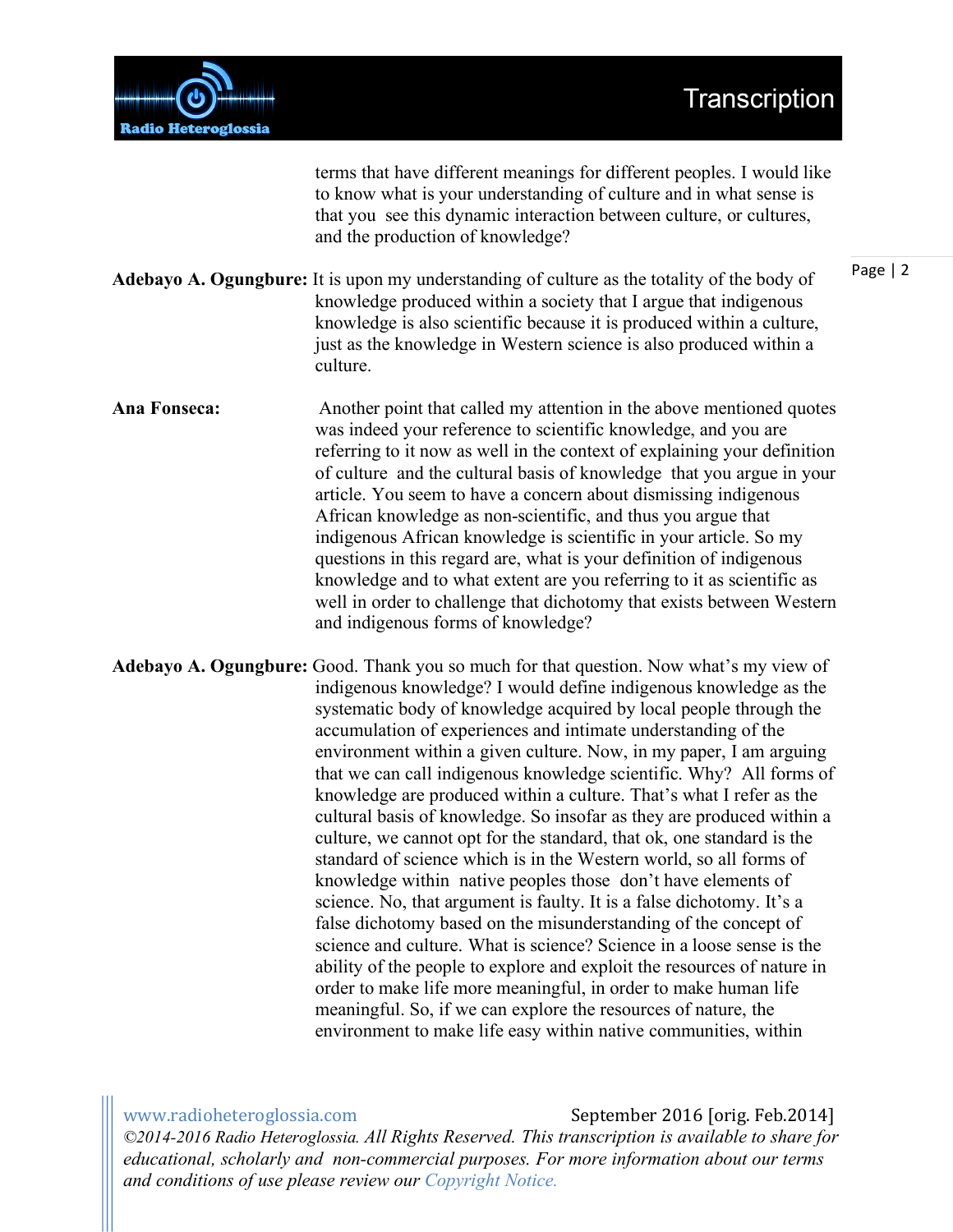Page | 3



African indigenous knowledge, or other forms of indigenous knowledge? And I argue in my paper, that's why we can refer to it as scientific, because there is no standard definition of science. So that's my argument, and that's why I said it is a false dichotomy. **Ana Fonseca:** Yeah that was an important clarification because, the way I see it, it's in your definition of science that this argument was based on, which is a broader definition of science, right? That it's not just something that Western cultures have. Other cultures also have their own visions of science and therefore we can call indigenous forms of knowledge science as well. **Adebayo A. Ogungbure:** Yeah. **Ana Fonseca:** You also talk about the oral aspect of most African indigenous knowledge. Why orality is so important in most African cultures? Is there an advantage to communicate their knowledge orally? **Adebayo A. Ogungbure:** Thank you so much for that interesting question. Well, first thing I need to say is that when you look of oral traditions, you are looking at African languages within African culture. African languages are exceptionally wealthy in folktales, proverbs and witty sayings which often times communicate certain ideals, values and precepts that guide people within African communities how they go about their daily life. So when we look at oral traditions we are talking about ideology that is transferred by an oral method. When you talk of orality, you are talking of peoples' epistemology. Epistemology is simply the source of knowledge, the limits of human knowledge and how human knowledge is characterized within different cultures. So the advantage within Africa on the issue of expressing their thoughts orally is that, first one: it prevents distortions of the autochthonous, the indigenous views on life, nature and society at large. Apart from that, preservation of indigenous knowledge in oral means, in oral tradition also have the impact of preserving history. Africans have what they call eulogy, or prayer singing. If you cite someone's eulogy, we can talk about his historical antecedents, what his family lineage is like, what are the values they appreciate. So in oral tradition lies nuggets of knowledge, nuggets of belief systems that are very deep. Africans believe that there are some deep aspects of their ontology that are best preserved and best transmitted orally. And they

cultural frameworks, then why can't we grant the status of science to

www.radioheteroglossia.com September 2016 [orig. Feb.2014]

*©2014-2016 Radio Heteroglossia. All Rights Reserved. This transcription is available to share for educational, scholarly and non-commercial purposes. For more information about our terms and conditions of use please review our Copyright Notice.*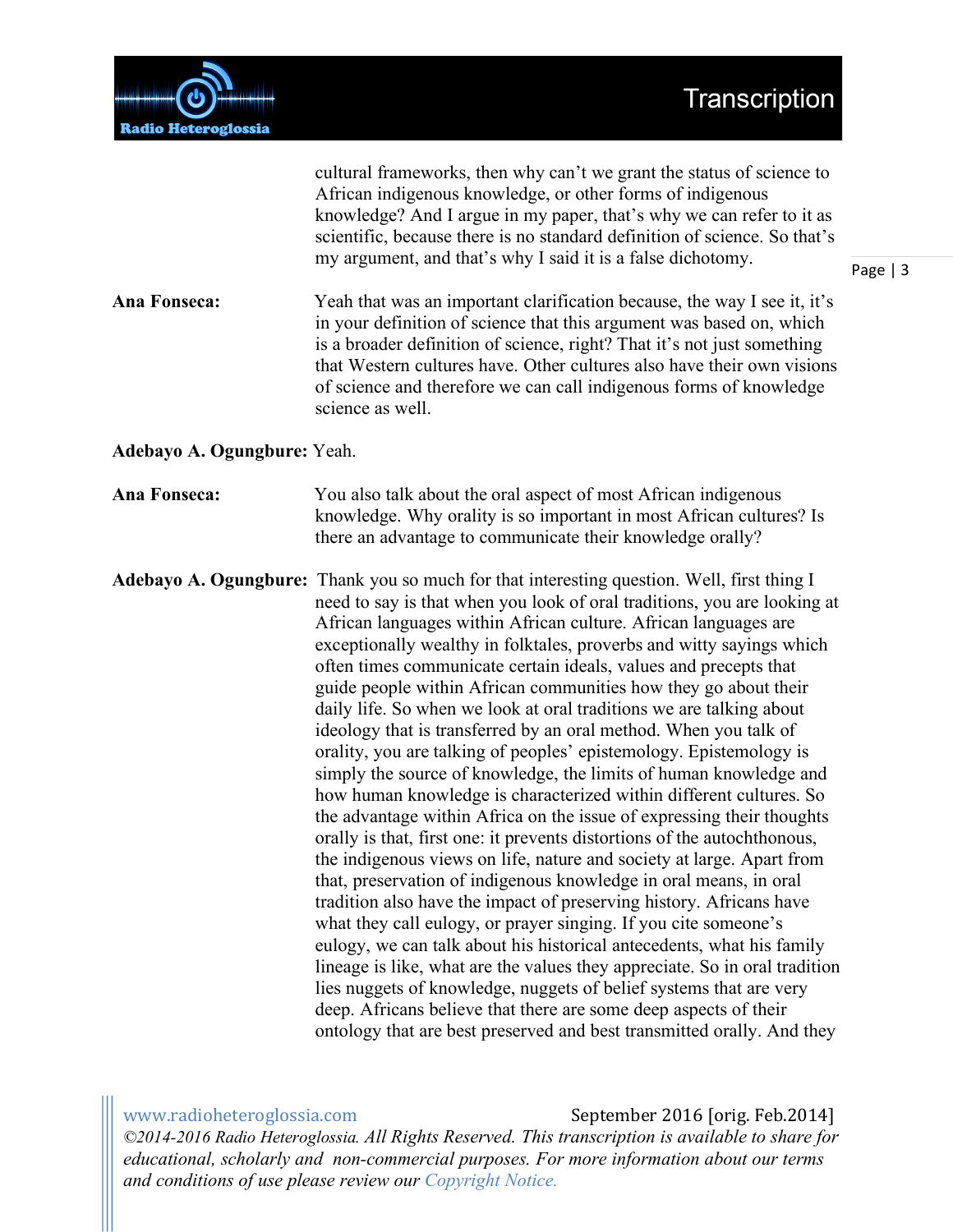

|                     | also believe that such forms of knowledge if the try to translate it into<br>writing, a lot of things will be lost. So when Africans try to preserve<br>their thoughts orally they are trying to ensure that the views that they<br>have is what it really is, <i>Ijinle</i> , in Yoruba, <i>Ijinle</i> . That is, we go back<br>to the roots.                                                                                                                                                                                                                                                                                                                                                                                                                                                                                                                    | Page   4 |
|---------------------|-------------------------------------------------------------------------------------------------------------------------------------------------------------------------------------------------------------------------------------------------------------------------------------------------------------------------------------------------------------------------------------------------------------------------------------------------------------------------------------------------------------------------------------------------------------------------------------------------------------------------------------------------------------------------------------------------------------------------------------------------------------------------------------------------------------------------------------------------------------------|----------|
| Ana Fonseca:        | It is interesting what you explain about the African perspective on<br>orality because for most Western cultures it is writing that avoids<br>distortion. Well, there are still distortions, but the prominent belief in<br>most Western cultures is that writing is the best way to preserve their<br>knowledge of their history, etc. So how for most Africans, how does<br>orality avoid distortions specifically?                                                                                                                                                                                                                                                                                                                                                                                                                                             |          |
|                     | Adebayo A. Ogungbure: Africans preserve their indigenous knowledge from distortions by<br>expressing our ideology by expressing our belief system in African<br>languages because that is the way that we can know the traditional<br>conceptions of society and nature.                                                                                                                                                                                                                                                                                                                                                                                                                                                                                                                                                                                          |          |
| Ana Fonseca:        | But then, it can also be argued that African indigenous knowledge can<br>be communicated in writing still using African indigenous languages.<br>So what is it about orality that fits so well within African<br>indigenous languages?                                                                                                                                                                                                                                                                                                                                                                                                                                                                                                                                                                                                                            |          |
|                     | <b>Adebayo A. Ogungbure:</b> The African culture, specifically the Yoruba culture, is very<br>colourful. I know, growing up as a young boy, I grew up knowing my<br>grandparents expressing most of our family beliefs orally. And they<br>would sing it, they would chant it, they would say it in folk tales. It's<br>the chanting that I want to point out about orality. It depicts the<br>esthetic flavour of African cultural beliefs. Now, let me go further by<br>citing an example of the Ijala, which I cited in one of my papers as a<br>form of oral practice within the Yoruba culture that shows so much<br>indigenous knowledge preserved in it and it's also renderedthe<br>rendition! You see the beauty of the rendition cannot be<br>overemphasized because it's a different thing if you just read it, you<br>write it downit's not animated. |          |
| <b>Ana Fonseca:</b> | Yeah, it's hard to look at the tone, at the emotion behind it that also<br>contributes to its meaning.                                                                                                                                                                                                                                                                                                                                                                                                                                                                                                                                                                                                                                                                                                                                                            |          |

**Adebayo A. Ogungbure:** That's what I'm driving at.

www.radioheteroglossia.com September 2016 [orig. Feb.2014] *©2014-2016 Radio Heteroglossia. All Rights Reserved. This transcription is available to share for educational, scholarly and non-commercial purposes. For more information about our terms and conditions of use please review our Copyright Notice.*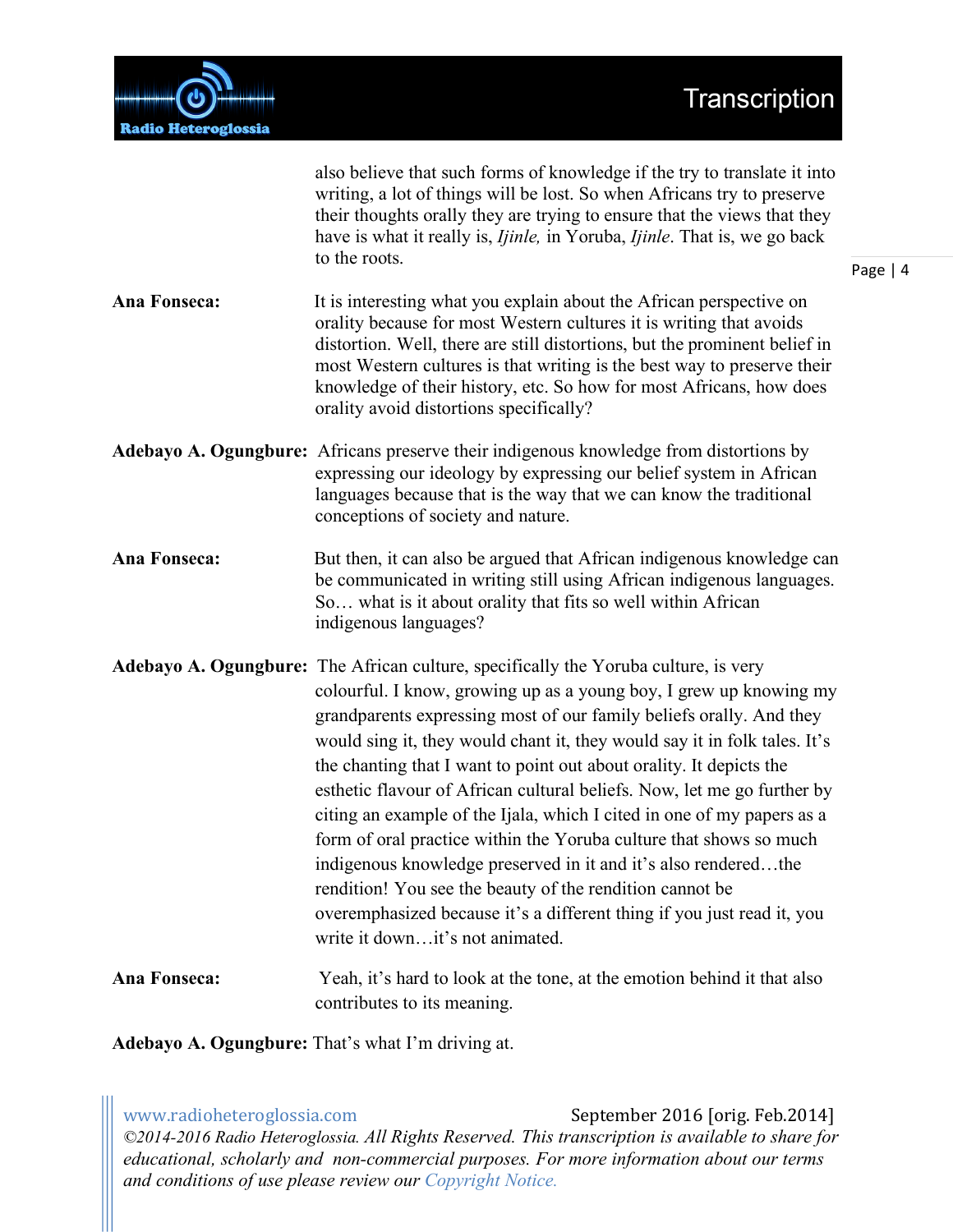

| Ana Fonseca: | It's really interesting because it's a more comprehensive view of<br>language that is not just the word, the written word but is also the<br>body language, the tone of your voice                                                                                                                                                                                                                                                                                                                                                                                                                                                                                                                                                                                                                                                                                                                                                                                                                                                                                                             |            |
|--------------|------------------------------------------------------------------------------------------------------------------------------------------------------------------------------------------------------------------------------------------------------------------------------------------------------------------------------------------------------------------------------------------------------------------------------------------------------------------------------------------------------------------------------------------------------------------------------------------------------------------------------------------------------------------------------------------------------------------------------------------------------------------------------------------------------------------------------------------------------------------------------------------------------------------------------------------------------------------------------------------------------------------------------------------------------------------------------------------------|------------|
|              | Adebayo A. Ogungbure: Now, I want to give an example of an Ijala chant just to make you<br>understand the emotion. When I express myself orally with this chant<br>you will understand what I am trying to say. So let me just give you<br>this chant on nature. This chant was chanted in Ibadan during the<br>historic flooding of 1980 and it goes thus, after I chant it I will give a<br>translation.                                                                                                                                                                                                                                                                                                                                                                                                                                                                                                                                                                                                                                                                                     | Page $  5$ |
| Ana Fonseca: | Ok. Thank you.                                                                                                                                                                                                                                                                                                                                                                                                                                                                                                                                                                                                                                                                                                                                                                                                                                                                                                                                                                                                                                                                                 |            |
|              | Adebayo A. Ogungbure: It goes thus [Ijala chant]. This chant is translated as follows, "Will<br>this year's rain destroy the world? Will this year's rain destroy the<br>world? It swept the husband and the wife. It swept the husband and<br>the wife! And also swept the child away." So this chant was to attest<br>to the destructive havoc which rain can cause among humans and also<br>to warn the people within the Yoruba community in Ibadan that the<br>danger in flooding. They also gave an additional chant to this which<br>is quite long, I just decided to take the short form, to tell the people<br>on how to go about preventing the flood from reoccurring. So what<br>this has to do is to show you that, in a way, there are ways messages<br>can be communicated within indigenous people in esthetic ways so<br>that there will be emotion, there will be sympathy, there will be<br>empathy, and it will be easy for people to listen to the voice of two<br>chants, and we should put on practices that will prevent such<br>occurrence from coming to pass again. |            |
| Ana Fonseca: | Thank you so much Mr. Ogungbure for taking the time to join us<br>today and share with us your knowledge and point of view on these<br>issues.                                                                                                                                                                                                                                                                                                                                                                                                                                                                                                                                                                                                                                                                                                                                                                                                                                                                                                                                                 |            |
|              | Adebayo A. Ogungbure: Thank you so much Ana, it is my pleasure to be on your show once<br>again and thank you so much for giving me this platform to express                                                                                                                                                                                                                                                                                                                                                                                                                                                                                                                                                                                                                                                                                                                                                                                                                                                                                                                                   |            |

www.radioheteroglossia.com September 2016 [orig. Feb.2014] *©2014-2016 Radio Heteroglossia. All Rights Reserved. This transcription is available to share for educational, scholarly and non-commercial purposes. For more information about our terms and conditions of use please review our Copyright Notice.*

some of my views and ideas. Thank you.